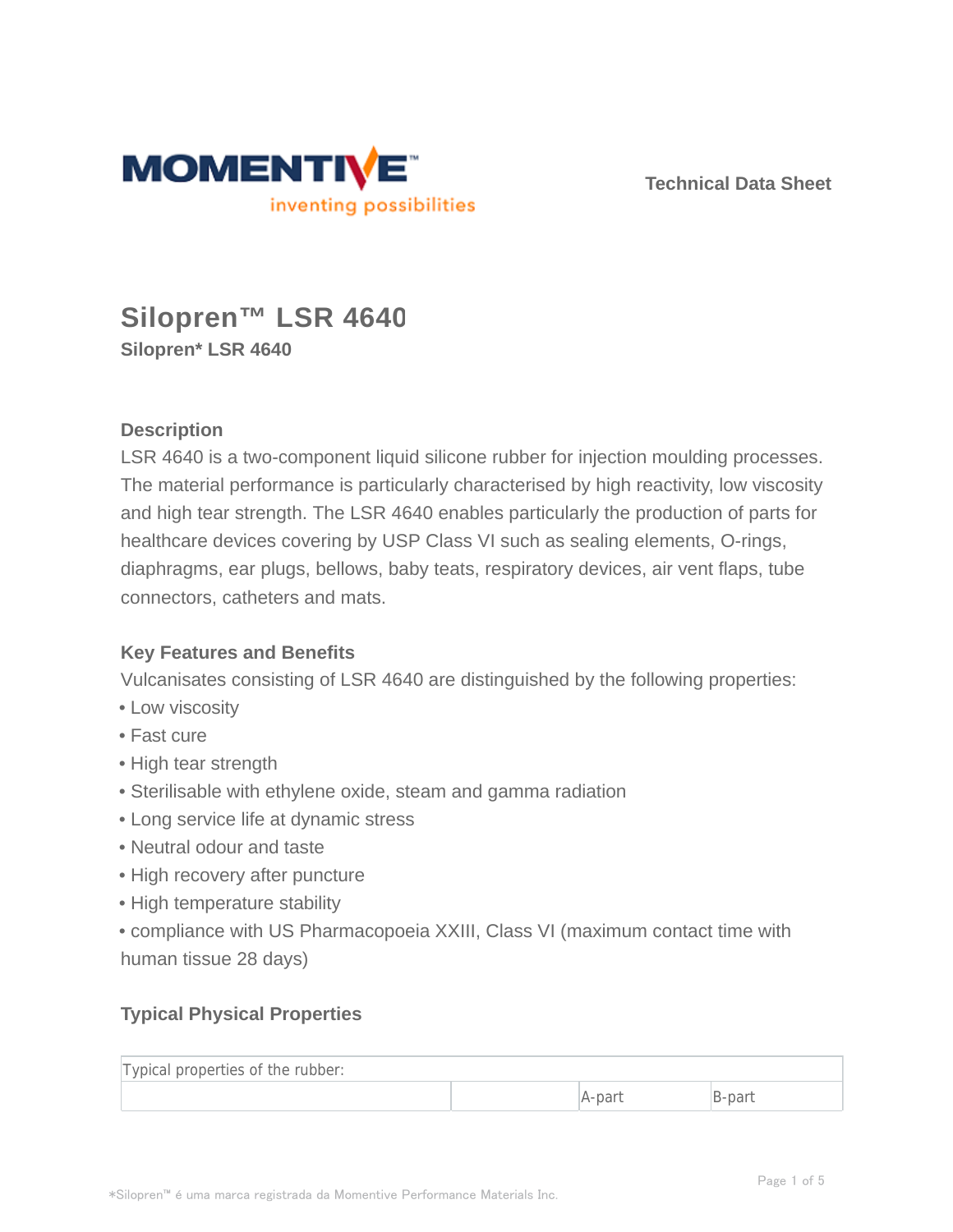| Appearance                                                                                                                               |                  | translucent | translucent |
|------------------------------------------------------------------------------------------------------------------------------------------|------------------|-------------|-------------|
| Viscosity in Pa.s<br><b>gamma = 10 s</b> -1 at 20 $^{\circ}$ C                                                                           | <b>DIN 53018</b> | 350         | 350         |
| The pot-life of the mixture of the two components (closed vessel) at 20 °C is<br>three days. Increased temperatures reduce the pot-life. |                  |             |             |

| Typical properties of the vulcanisate:<br>Mixing ratio of components A: $B = 1: 1$ . |                                |                   |      |
|--------------------------------------------------------------------------------------|--------------------------------|-------------------|------|
| Vulcanisation: 10 min. 175 °C + 4 hrs. 200 °C post cure                              |                                |                   |      |
| Density                                                                              | DIN 53 479 A                   | q/cm <sup>3</sup> | 1.12 |
| Shore A hardness                                                                     | DIN 53 505                     |                   | 42   |
| Tensile strength                                                                     | DIN 53 504 S2                  | N/mm <sup>2</sup> | 8.0  |
| Elongation at break                                                                  | DIN 53 504 S2                  | $\%$              | 600  |
| Tear strength                                                                        | ASTM D 624 die B               | N/mm              | 45   |
| Compression set                                                                      | DIN 53 517<br>(22 h at 175 °C) | $\%$              | 25   |

## Regulatory Compilance

A representative sample of an analogous product to Silopren LSR 4640 met the requirements of USP Class VI (maximum contact time with human tissue 28 days) and ISO 10993 under Good Laboratory Practices (GLP).

- The ingredients are listed in the BfR recommendation XV "Silicones" (1)
- Compositionally compliant with 21 CFR 177.2600 Rubber articles intended for repeated use $(2)$
- Tested according Eur. Pharmacopia VI 3.1.9

(1) Producer of the final article needs to test and confirm that the final product meets the extraction limits of BfR XV or corresponding EU legislation.

(2) It is the responsibility of the user to determine that the final product complies with the extractive limitations and other requirements of 21 CFR 177.2600, under their specific manufacturing procedures.

## **Patent Status**

Nothing contained herein shall be construed to imply the nonexistence of any relevant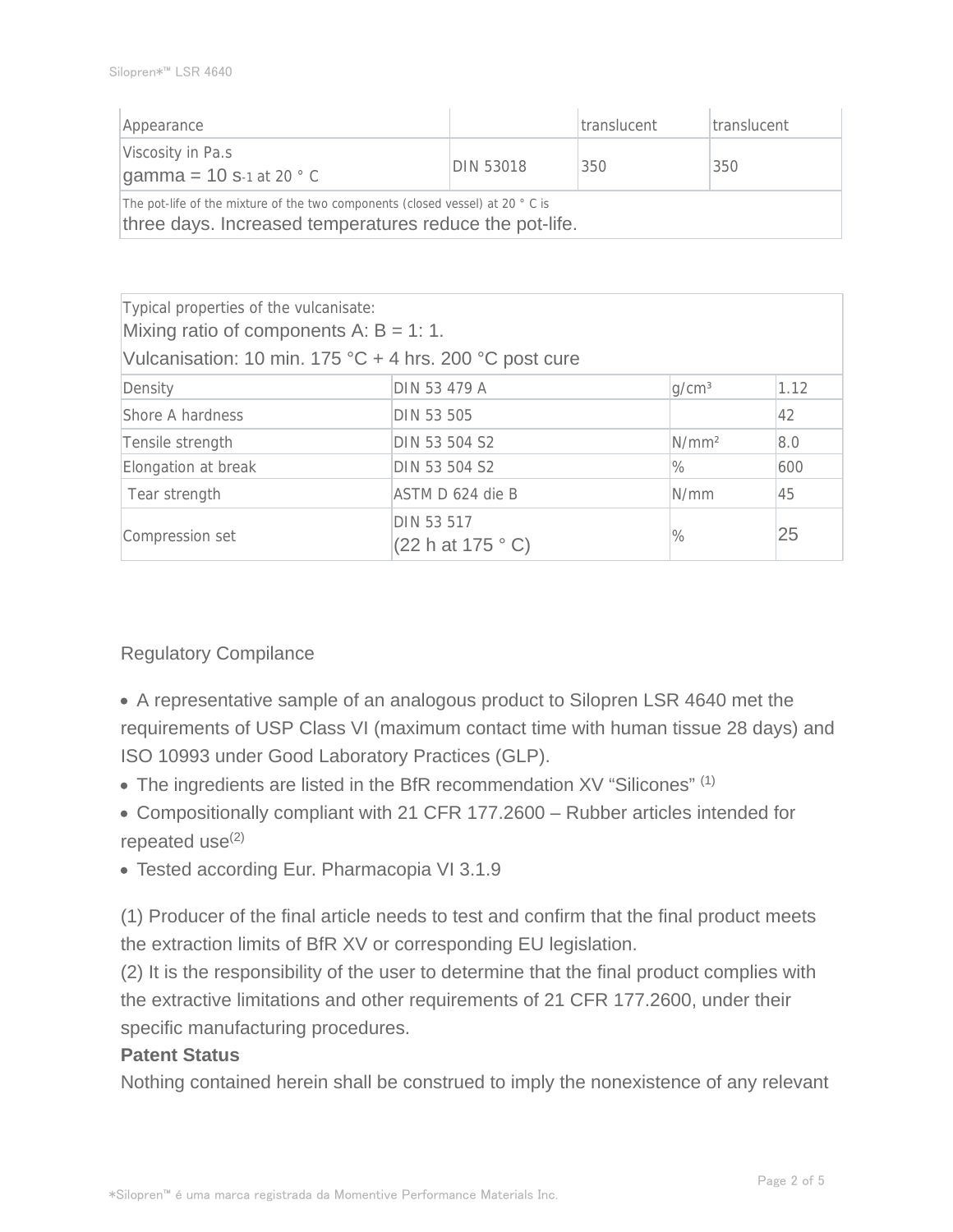patents or to constitute the permission, inducement or recommendation to practice any invention covered by any patent, without authority from the owner of the patent.

#### **Product Safety, Handling and Storage**

Customers should review the latest Safety Data Sheet (SDS) and label for product safety information, safe handling instructions, personal protective equipment if necessary, emergency service contact information, and any special storage conditions required for safety. Momentive Performance Materials (MPM) maintains an aroundthe-clock emergency service for its products. SDS are available at www.momentive.com or, upon request, from any MPM representative. For product storage and handling procedures to maintain the product quality within our stated specifications, please review Certificates of Analysis, which are available in the Order Center. Use of other materials in conjunction with MPM products (for example, primers) may require additional precautions. Please review and follow the safety information provided by the manufacturer of such other materials.

#### **Limitations**

Customers must evaluate Momentive Performance Materials products and make their own determination as to fitness of use in their particular applications.

# **Contact Information**

Email commercial.services@momentive.com

#### **Telephone**

| <b>Americas</b>      | <b>Latin America</b> | <b>EMEAI- Europe, Middle</b>          | <b>ASIA PACIFIC</b> |
|----------------------|----------------------|---------------------------------------|---------------------|
|                      |                      | East, Africa & India                  |                     |
| +1 800 295 2392      | <b>Brazil</b>        | <b>Europe</b>                         | China               |
| Toll free*           | +55 11 4534 9650     | +390510924300                         | 800 820 0202        |
| +704 805 6946        | <b>Direct Number</b> | Direct number                         | Toll free           |
| <b>Direct Number</b> |                      |                                       | +86 21 3860 4892    |
|                      |                      |                                       | Direct number       |
| *All American        | <b>Mexico</b>        | India, Middle East &<br><b>Africa</b> | Japan               |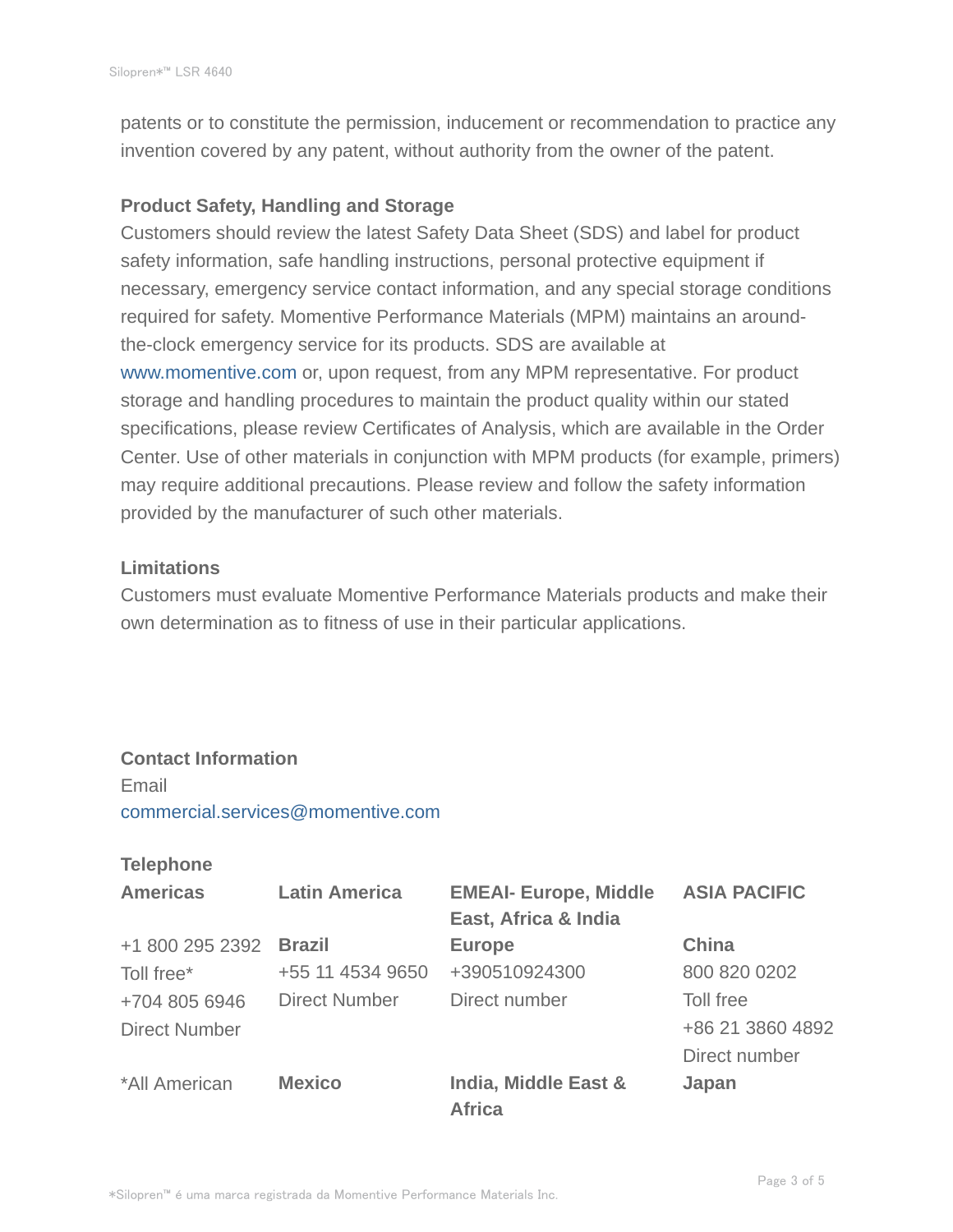|           |                                   | countries, Africa, India, | +82 2 6201 4600 |
|-----------|-----------------------------------|---------------------------|-----------------|
|           |                                   | *All Middle Eastern       | Korea           |
|           | Direct Number                     | Direct number*            | Direct number   |
| countries | +52 55 2169 7670 + 91 44 71212207 |                           | +81 3 5544 3111 |

For literature and technical assistance, visit our website at: www.momentive.com

#### **DISCLAIMER:**

**THE MATERIALS, PRODUCTS AND SERVICES OF MOMENTIVE PERFORMANCE MATERIALS INC. AND ITS SUBSIDIARIES AND AFFILIATES (COLLECTIVELY "SUPPLIER"), ARE SOLD SUBJECT TO SUPPLIER'S STANDARD CONDITIONS OF SALE, WHICH ARE INCLUDED IN THE APPLICABLE DISTRIBUTOR OR OTHER SALES AGREEMENT, PRINTED ON THE BACK OF ORDER ACKNOWLEDGMENTS AND INVOICES, AND AVAILABLE UPON REQUEST. ALTHOUGH ANY INFORMATION, RECOMMENDATIONS, OR ADVICE CONTAINED HEREIN IS GIVEN IN GOOD FAITH, SUPPLIER MAKES NO WARRANTY OR GUARANTEE, EXPRESS OR IMPLIED, (i) THAT THE RESULTS DESCRIBED HEREIN WILL BE OBTAINED UNDER END-USE CONDITIONS, OR (ii) AS TO THE EFFECTIVENESS OR SAFETY OF ANY DESIGN INCORPORATING ITS PRODUCTS, MATERIALS, SERVICES, RECOMMENDATIONS OR ADVICE. EXCEPT AS PROVIDED IN SUPPLIER'S STANDARD CONDITIONS OF SALE, SUPPLIER AND ITS REPRESENTATIVES SHALL IN NO EVENT BE RESPONSIBLE FOR ANY LOSS RESULTING FROM ANY USE OF ITS MATERIALS, PRODUCTS OR SERVICES DESCRIBED HEREIN.** Each user bears full responsibility for making its own determination as to the suitability of Supplier's materials, services, recommendations, or advice for its own particular use. Each user must identify and perform all tests and analyses necessary to assure that its finished parts incorporating Supplier's products, materials, or services will be safe and suitable for use under end-use conditions. Nothing in this or any other document, nor any oral recommendation or advice, shall be deemed to alter, vary, supersede, or waive any provision of Supplier's standard Conditions of Sale or this Disclaimer, unless any such modification is specifically agreed to in a writing signed by Supplier. No statement contained herein concerning a possible or suggested use of any material, product, service or design is intended, or should be construed, to grant any license under any patent or other intellectual property right of Supplier covering such use or design, or as